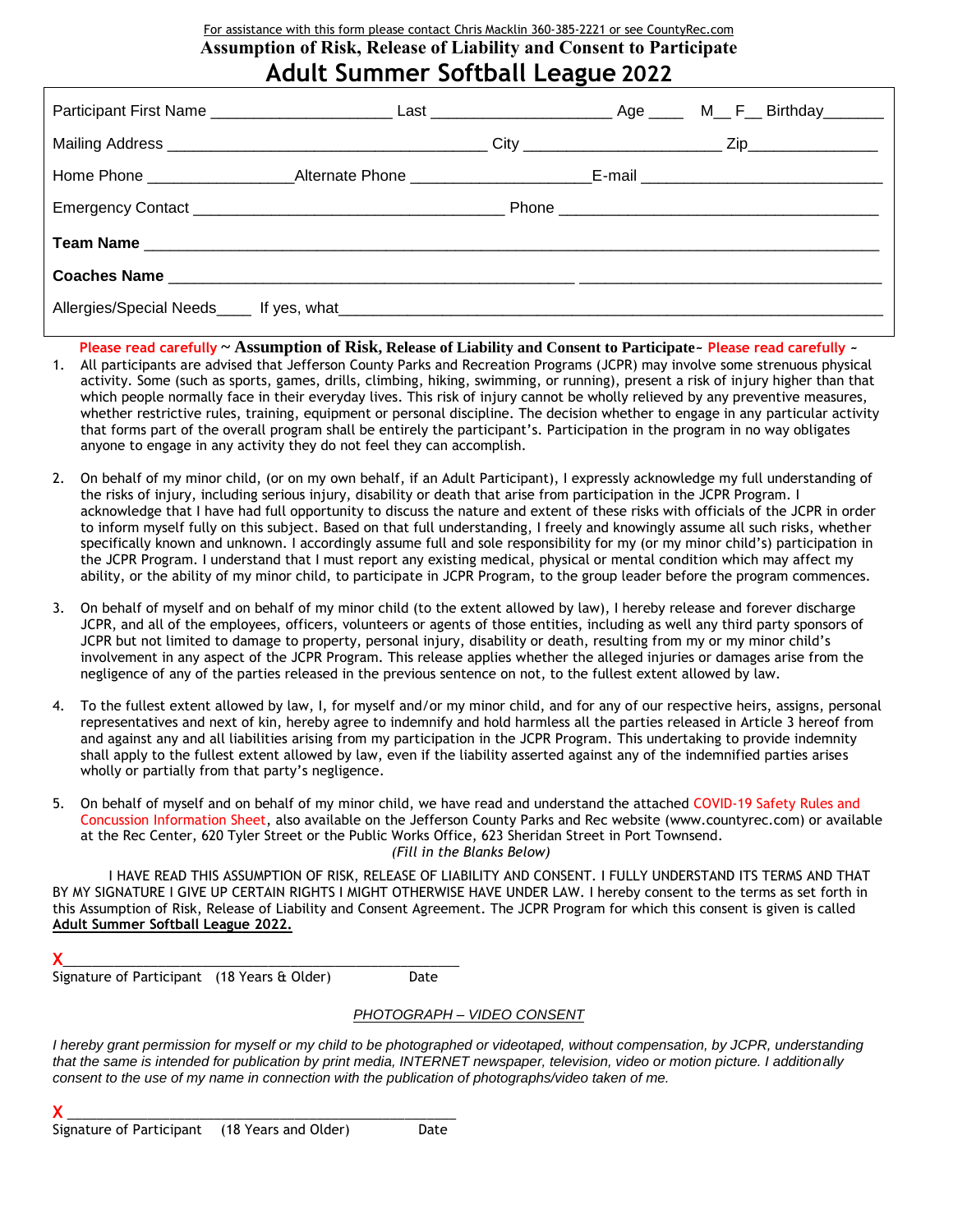*Dear Families:*

*Please find below our COVID-19 Safety Rules and Concussion Information Form. Please go over this information carefully Thank You, Rec Staff*



# **Sporting Activities COVID-19 Requirements**

Sporting Activities COVID-19 Requirements. (COVID – keep in mind; COVID rules may change before season starts and may change during the season)

- 1. Athletes/officials allowed to remove facial coverings for competitions. Facial coverings are recommended to be worn by athletes when training/practice or when not actively competing in a game or match against another team or when on the bench waiting to play.
- 2. All attendees must wash their hands or use hand sanitizer regularly; at least before they enter the event, after they use the restroom, immediately after the game, and when they leave the event.
- 3. Self-screening is required: any players or spectators, who are under quarantine, or have had any of the following COVID-19 symptoms in the previous 72 hours are not allowed to attend any Jefferson County Parks and Recreation Fall Soccer event: cough, shortness of breath or difficulty breathing, fever, chills, muscle pain, sore throat, or a new loss of taste or smell. Any individual who develops or displays any of these symptoms must remove themselves, or be removed by their parents or caregivers from the event immediately. Coaches and/or Rec Staff have the right to ask parents and caregivers to remove any individual they observe with these symptoms.

## **Concussion Information Sheet**

A concussion is a brain injury and all brain injuries are serious. They are caused by a bump, blow, or jolt to the head, or by a blow to another part of the body with the force transmitted to the head. They can range from mild to severe and can disrupt the way the brain normally works. Even though most concussions are mild, **all concussions are potentially serious and may result in complications including prolonged brain damage and death if not recognized and managed properly.** In other words, even a "ding" or a bump on the head can be serious. You can't see a concussion and most sports concussions occur without loss of consciousness. Signs and symptoms of concussion may show up right after the injury or can take hours or days to fully appear. If your child reports any symptoms of concussion, or if you notice the symptoms or signs of concussion yourself, seek medical attention right away.

| Headaches<br>"Pressure in head"<br>Nausea or vomiting<br>Neck pain<br>Balance problems or dizziness<br>Blurred, double, or fuzzy vision<br>Sensitivity to light or noise                                   | Amnesia<br>$\bullet$<br>"Don't feel right"<br>Fatigue or low energy<br>Sadness<br>Nervousness or anxiety<br>Irritability<br>$\bullet$<br>More emotional                                                                                      |
|------------------------------------------------------------------------------------------------------------------------------------------------------------------------------------------------------------|----------------------------------------------------------------------------------------------------------------------------------------------------------------------------------------------------------------------------------------------|
| Feeling sluggish or slowed down<br>Feeling foggy or groggy<br>Drowsiness<br>Change in sleep patterns<br>$\bullet$                                                                                          | Confusion<br>Concentration or memory problems<br>(forgetting game plays)<br>Repeating the same question/comment                                                                                                                              |
| Appears dazed<br>Vacant facial expression<br>Confused about assignment<br>Forgets plays<br>Is unsure of game, score, or opponent<br>Moves clumsily or displays in-coordination<br>Answers questions slowly | Slurred speech<br>$\bullet$<br>Shows behavior or personality changes<br>Can't recall events prior to hit<br>Can't recall events after hit<br>Seizures or convulsions<br>Any change in typical behavior or personality<br>Loses consciousness |